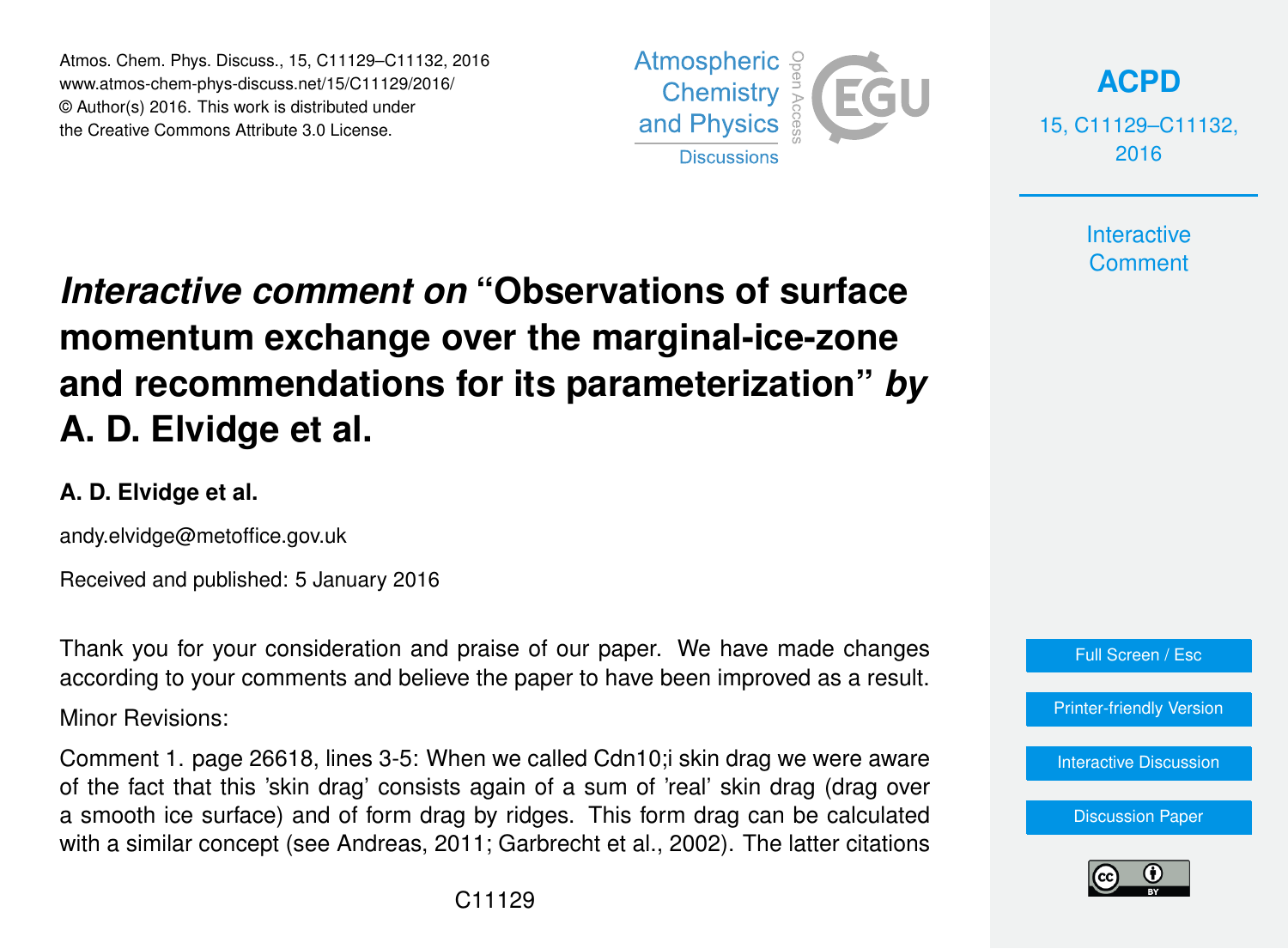could be added here.

Response: Thanks for drawing our attention to these studies. We have added a sentence citing these studies (final sentence of Section 4).

Comment 2. page 26623 line 25; page 26624 line 1; page 26629 line 10: Similar point as above. Castellani et al. (2014) document the variablility of drag coefficients based on Arctic wide observations of topography (sea ice morphology). This could be mentioned here.

Response: Thanks, this is a relevant paper, and provides an independent check (via a different methodology) of drag coefficients to the other airborne studies we discuss in the introduction. A sentence has been added citing this paper in the introduction.

Comment 3. page 26621, line 25 and 26622 line 1: Due to our experience the assumption of a constant flux layer leads to an underestimation of neutral 10 m drag coefficients when they are derived from aircraft measurements in 40 m height in neutral or stable conditions. This is the reason why in Garbrecht et al. (2002) (their figure 9) another procedure has been used. It is unclear, however, up to now what happens under unstable conditions. So, I suggest adding here in addition to your references just that the assumption of a constant flux layer is the best what can be done at present but this could be an issue for future research. (see also next item). Addition of mixed layer heights zi (if available) would be useful since the accuracy of the constant flux layer assumption depends on zi.

Response: A sentence has been added along the lines of that suggested

Comment 4. page 26627, line 15: I agree, the value of ce can be tuned. But with respect to the previous point (constant flux layer assumption) I would not exclude that the 'measured' drag coefficents are slightly underestimated. This point could be mentioned as a possible uncertainty of the new recommended value.

Response: Whilst we agree that there is a case to be made for a slight underestimate

15, C11129–C11132, 2016

> Interactive **Comment**

Full Screen / Esc

[Printer-friendly Version](http://www.atmos-chem-phys-discuss.net/15/C11129/2016/acpd-15-C11129-2016-print.pdf)

[Interactive Discussion](http://www.atmos-chem-phys-discuss.net/15/26609/2015/acpd-15-26609-2015-discussion.html)

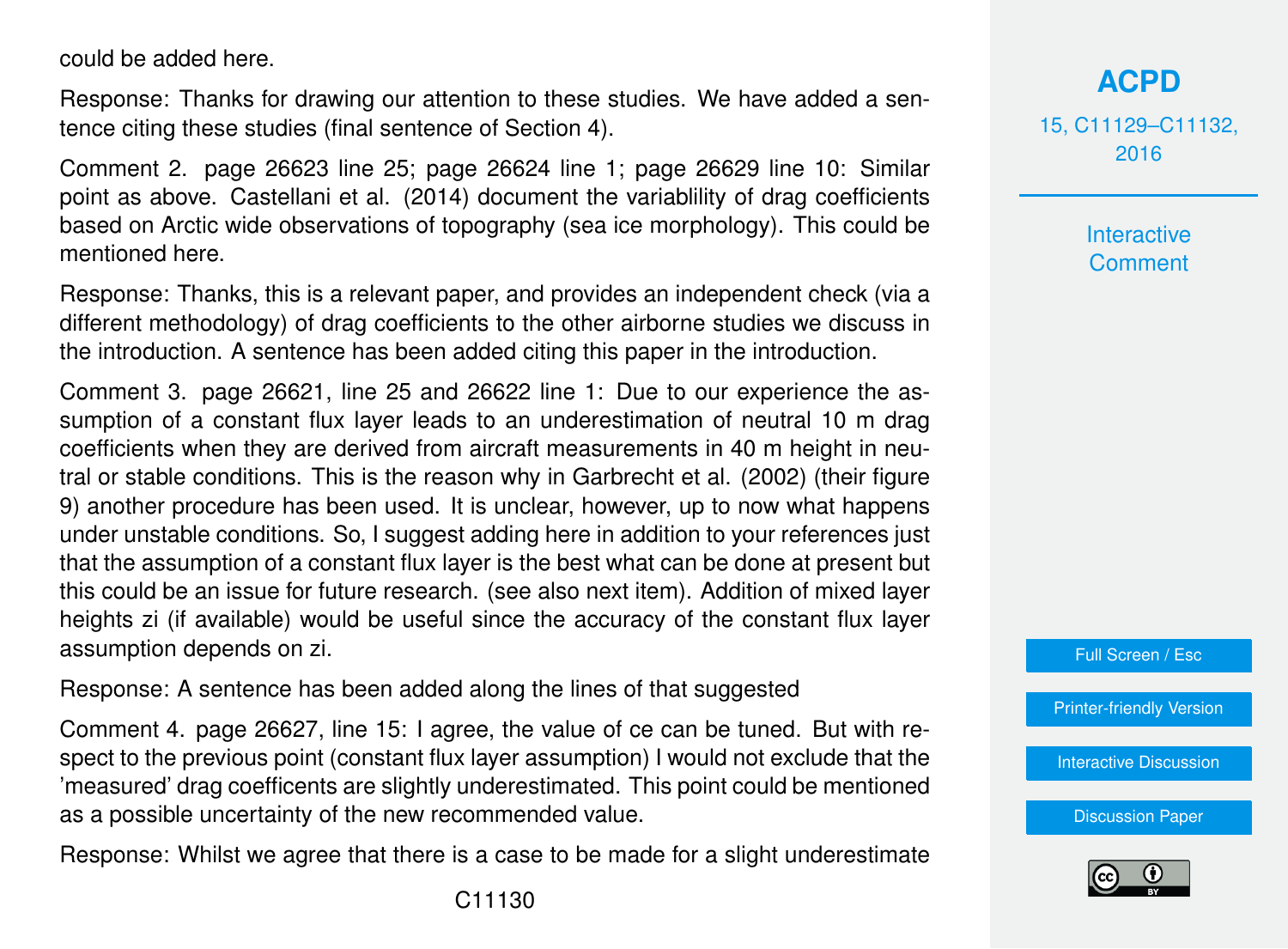in our drag values due to the constant flux layer assumption, as you highlight this error cannot easily be characterised or quantified, and it may be masked by other similarly small systematic errors in our methodology. In the aid of keeping interpretation of the paper simple, we don't think mentioning this point is necessary. We have discussed the quality control procedure and the assumptions we have made in our methodology.

Comment 5. page 26628, line 2: L2012 propose to use Charnock for z0;w (equation 14). How does this agree with your measurements?

Response: Charnock-derived z0;w compares well with our observed values – supporting the proposition of L2012. Note that we do mention in the paper that our observations over open water show good agreement with the COARE algorithm: Page 26623, lines 19-22: "Our bin-averaged CDN10 values over open sea water compare well with those expected by inputting observed wind speeds into the well-established COARE bulk flux algorithm of Fairall et al. (2003). Values derived from COARE Version 3.0 consistently lie within the interquartile range."

Comment 6. page 26629, line 17-22: One could discuss this mentioning equation 11 and its dependence on the aspect ratio hf=Di. Small Di and large hf will increase Cd. The sensitivity has been discussed by Lüpkes and Birnbaum (2005) (their Figure 7).

Response: Reference has now been made to Equation 11 in this sentence.

Comment 7. page 26630, line 18: One could add that 5 ms-1 is a value that is typical for Arctic summer.

Response: It is now mentioned that our observed mean winds are close to the climatological mean.

Comment 8. e.g. page 26634, line 25: Lüpkes and Gryanik (2015) show that the peak value for the surface drag is also a function of stratification. A future challenge is also to validate and quantify this finding.

Response: A sentence noting that peak surface drag is a function of sea ice morphol-

15, C11129–C11132, 2016

> Interactive **Comment**

Full Screen / Esc

[Printer-friendly Version](http://www.atmos-chem-phys-discuss.net/15/C11129/2016/acpd-15-C11129-2016-print.pdf)

[Interactive Discussion](http://www.atmos-chem-phys-discuss.net/15/26609/2015/acpd-15-26609-2015-discussion.html)